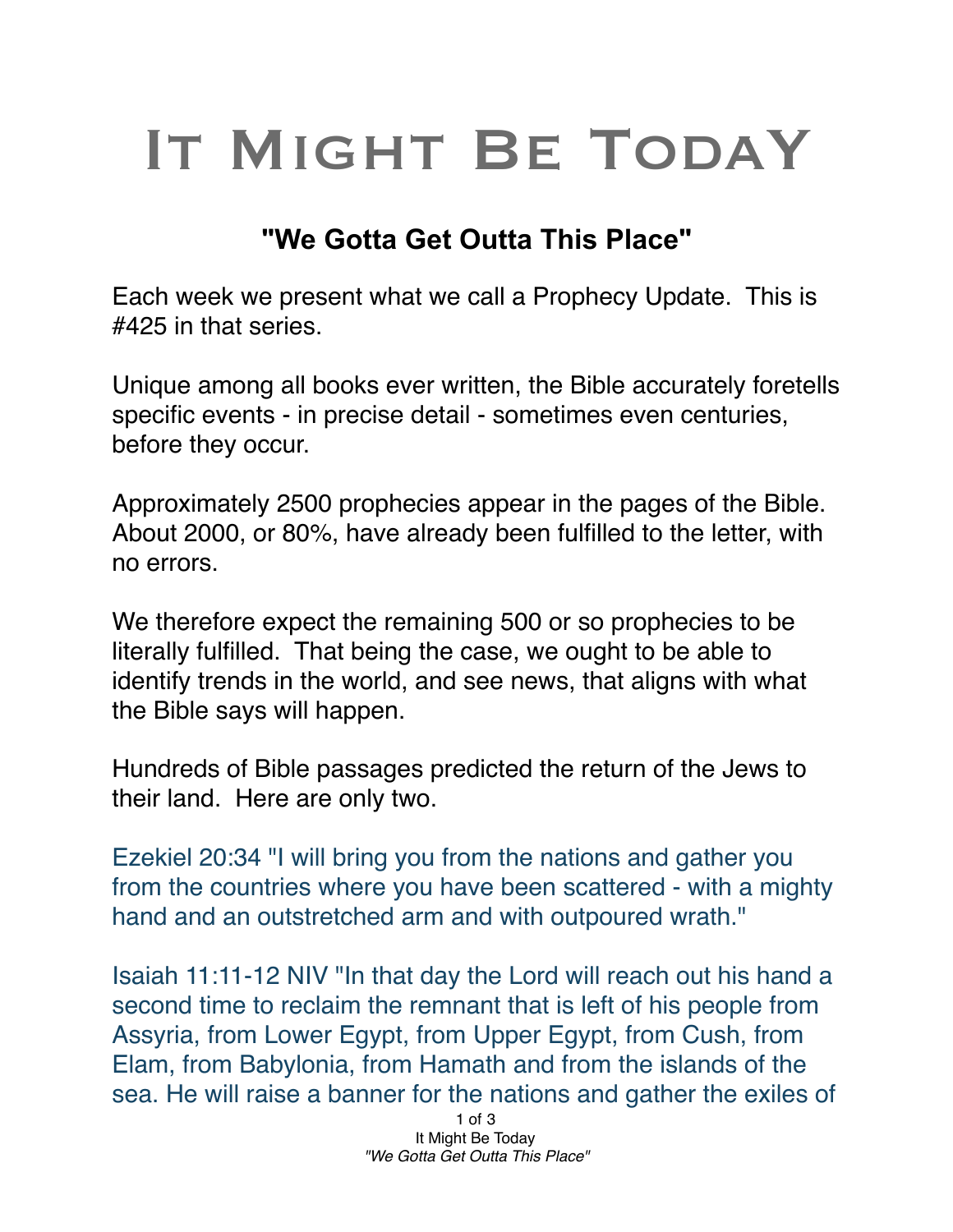Israel; he will assemble the scattered people of Judah from the four quarters of the earth."

Do we see this happening today, as expected?

The Associated Press posted a story titled, *Western Europe Jewish migration to Israel hits all-time high.*

## Excerpts:

Jewish immigration to Israel from western Europe has reached an all-time high as a result of a rise in anti-Semitic attacks, a leading nonprofit group said Thursday, as France's beleaguered Jewish community grapples with whether to refrain from donning Jewish skull caps for their own safety.

The Jewish Agency, which works closely with the Israeli government and acts as a link to Jews around the world, told The Associated Press that 9,880 western European Jews immigrated to Israel in 2015 — the highest annual number ever. The figure is more than 10 percent over the previous year and over double the 2013 level.

The vast majority, close to 8,000, came from France, where a rise in anti-Semitic attacks has shattered the sense of security of the world's third-largest Jewish population.

That a record number of European Jews feel that Europe is no longer their home should alarm European leaders and serve as a wake-up call for all who are concerned about the future of Europe," said Jewish Agency Chairman Natan Sharansky. "